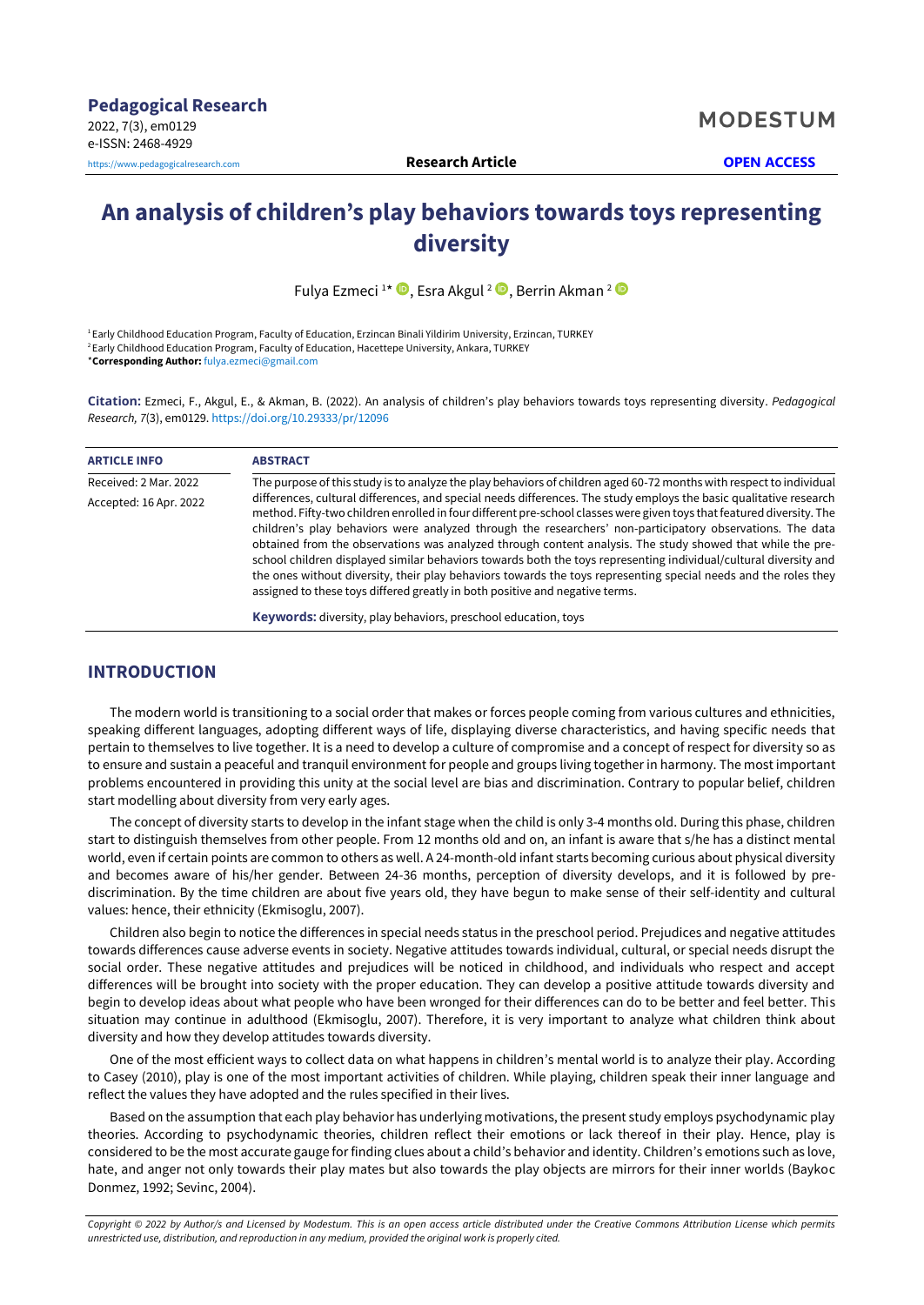Some researches (Baris & Uslu, 2009; Harper & McCluskey, 2002; Killen, 2007; Killen et al., 2002; Margalit, 1998; Mulvey et al., 2010; Scholes et al., 2010; Unal, 2018; Wainman et al., 2012) show that people with special needs stay away from social life except for vital needs and live as a disconnected community from society due to urbanization and limited physical opportunities negative attitudes towards the disabled. 78.5% of the disabled think that social awareness and understanding towards themselves are not sufficiently developed, and 40% feel excluded from other segments of the society. Therefore, in Turkish culture, individuals with special needs have a lifestyle isolated from society instead of being intertwined with society. It makes difficult for people to encounter individuals with special needs from an early age and accept this as a part of society. It is thought that this situation will affect children's schemas related to special needs or differences in preschool ages.

Metin (2016) published a review article covering the papers, master theses, doctoral dissertations, book chapters, presentations, and reviews published between the years of 1993-2016. It is determined that the subjects most studied on the topic of diversity concerning disabilities are based on parents or teacher's experiences, attitudes, knowledge, and perspectives. However, few studies focusing on children.

It has become more important to teach respect for differences, both because of the limited number of studies conducted in this context, as mentioned above, and because the increasingly diverse modern world now needs more studies on this. The basis of adult behaviors is laid in early childhood, and they are shaped, to a great extent, in the same period. Thus, detecting children's worldviews regarding diversity in early childhood could potentially prevent biased worldviews that are intolerant of diversity. This study analyzes the play behaviors of children who are 60-72 months old, reflecting diversity in terms of individual, cultural, and special needs.

In this context, answers to the following questions were sought in the study:

- 1. How is play behaviors displayed when children encounter the toys featuring diversity in terms of individual, cultural, and special needs differences and behaviors displayed when they encounter toys representing no diversity?
- 2. How are the roles of children attribute to toys representing diversity or not in terms of individual cultural and special needs differences?

### **METHOD**

#### **Research Model**

The study employs the basic qualitative research method. This method involves data collection through observations, interviews, or document analyses. In a basic qualitative study, what is observed changes depending on the theoretical framework (Merriam, 2009). For the observations to be made in this study, physical differences in physical appearance such as being freckled, being bald or being black are "individual differences"; special needs such as walking, sight, and hearing that create physical barriers are taken as "special needs" and physical elements that exhibit the contextual characteristics of a different culture are taken as "cultural differences".

### **Participants**

The study involved 52 children, ages 60-72 months old, enrolled four different classes in independent pre-schools affiliated with the Ministry of National Education of Turkey in the Ankara province.

The criterion of this study is "not having received any education on cultural and individual diversity." Since the selected institutions did not give children diversity education, these children met the criterion of the study.

There are no children with special needs in any classes. Children have the dominant culture in society. All of the children speak the same language as the elements of the dominant Turkish culture, have the same lifestyle and the same socio-cultural behaviors. A dominant culture is one whose values, language, and ways of behaving are imposed on a subordinate culture or cultures through economic or political power" is added. In addition, no training was provided for cultural diversity and individuals with special needs in this classrooms. Teachers have previously reported that they do not share anything with children in this context and do not consider its educational content.

#### **Data Collection Tools**

This study collected data through observation notes. The observations were non-participatory. Three researchers took independent observation notes in the learning environment at the same time.

#### **Data Collection Process**

At the beginning of this study, voluntary participation consent forms were received from the administrators and teachers of the schools that were selected, as well as the parents of the selected children. Briefly, no manipulation was made on the participants during the research. Also there isn't any material in the learning centers representing the diversity for toys in the classrooms. The data collection process started with the pilot study.

#### **Pilot Study**

The pilot study was conducted in a pre-school classroom with 18 children (six boys, 12 girls). To begin with, the researchers created a learning center for diversity before the children came to the class. The materials placed in this learning center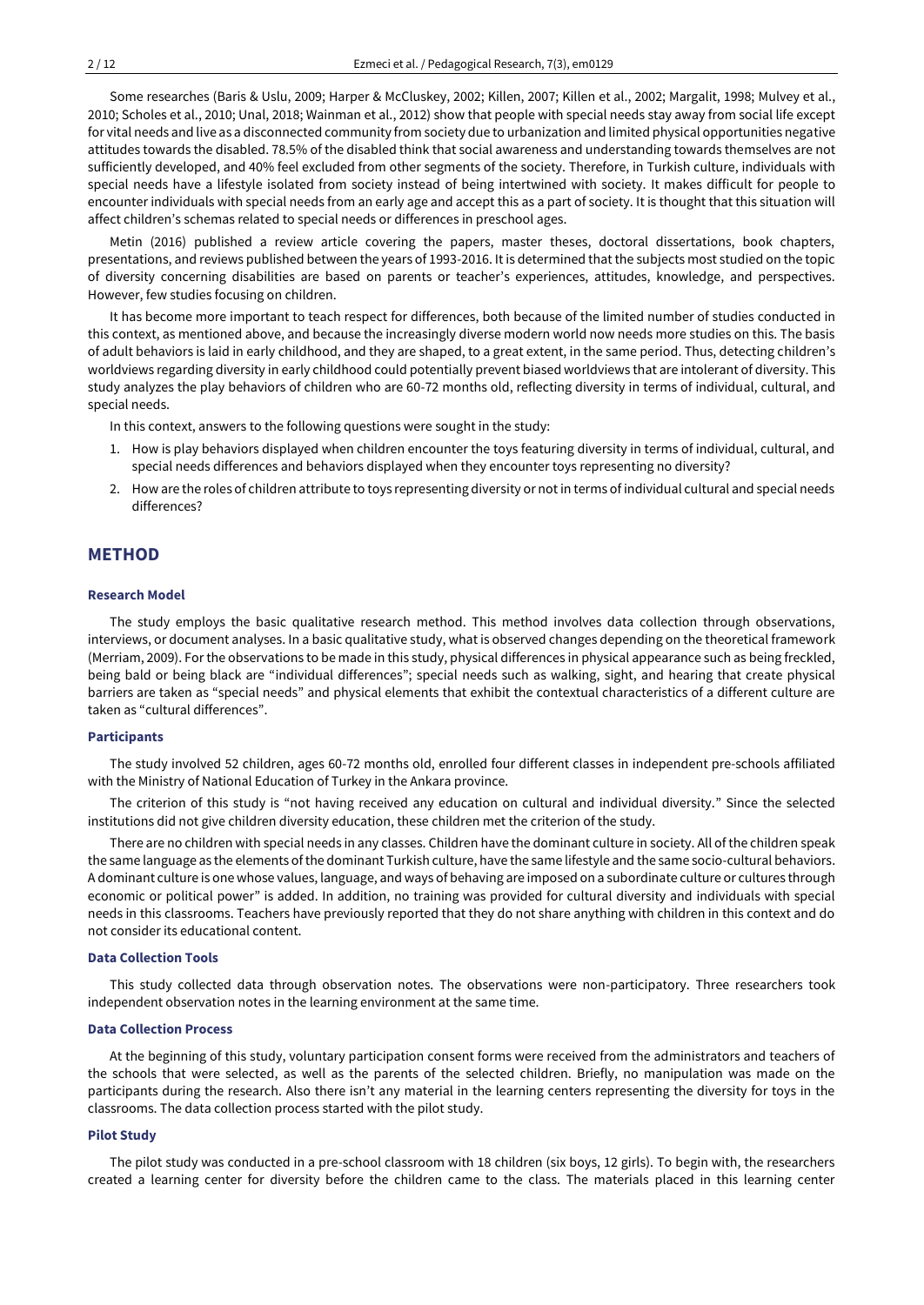represented individual/cultural diversity as well as diversity stemming from special needs. The materials in this learning center were (**Appendix A**):

- 1. Man in Wheelchair Toy (MWT)
- 2. Woman with Visual Disability Toy (WVDT)
- 3. Woman with Hearing Disability Toy (WHDT)
- 4. Old Lady Using Walker Toy (OLUWT)
- 5. Man with Prosthetic Feet Toy (MPFT)
- 6. Woman with One Blind Eye Toy (WOBET)
- 7. Person with Freckles Toy (PFT)
- 8. Bald Woman Toy (BWT)
- 9. Japanese Woman Toy (JWT)
- 10. Russian Man Toy (RWT)
- 11. Native American Man Toy (NAMT)
- 12. Black Man Toy (BMT)

In addition to the researchers placed 12 other toys in the learning environment. The toys are placed in the middle of the classroom, which is visible to everyone and has both soft and hard floors, during the children's. These toys did not have individual or cultural differences but were the kind that children would encounter frequently in daily life. These toys differed from each other in certain aspects, such as hair/eye color, height, clothes, etc., but were standard children's toys. The researchers observed and recorded the play behaviors and interactions among children in this learning center without offering any explanations. There were also other learning centers in the class. The children were not directed to this center specifically. In this part of the process, the children were allowed to play freely for 45 minutes only one day per class and this took four days in total.

The observations indicated that most of the children were initially interested in these toys because they were new and the children wondered about them. After the sense of newness was gone, they engaged the usual toys and materials in the class. Individual/cultural diversity as represented by the toys, forming the basis of this study, did not draw the attention of the children at the expected level. For instance, the woman with the visual disability wore a pair of black glasses. The children assumed that it was a pair of sunglasses. Their play behaviors were shaped according to this assumption. Similarly, the woman with the hearing disability wore a hearing aid device on one ear. The children thought it was an earring/accessory. Thus, the need to revise the activity became apparent.

#### **Main Study**

After the pilot study, the data collection process was revised in the following ways:

- 1. The study was implemented during activity hours when the children could focus only on these materials.
- 2. In order to help the children to focus individually on the materials and explore different their unique characteristics, each toy was introduced separately.

After the researchers introduced the toys, the children were told that they could play with these toys and an activity hour was held where the children could focus only on these materials. Introductory posters were prepared to use in the familiarizing process. They are presented by researcher. The following information was given in the posters: living spaces of the toys, their diversity (individual and cultural differences and special needs), the things they like doing, their professions and family lives, and other people in their families. No changes were made in the toys themselves. The toys used in the pilot study were used again.

#### **Implementation Process**

In order to attract the attention of the children, the researchers brought materials into the classroom in a covered toy truck. The toys were removed from the truck one by one, and 15-minute introductions were made using the posters. Then the children were given half an hour of time to set up a game and play with these materials. The children were allowed to play in small groups as they wished. During the children's play time, the researchers made non-participatory observations.

#### **Data Analysis**

The data obtained was analyzed using the content analysis method. The researchers compiled the observations, coded the observations independently, and carried out content analysis. For data analysis, Dey's (1993) qualitative analysis steps were employed. According to Dey (1993), qualitative data analysis involves three steps: description, classification, and association. In description, the person, object, or events that are under consideration are described. The content is then explained. In classification, the data points are coded and analyzed. Afterwards, they are sorted into categories based on themes that emerge. This allows the obtained data to be compared and contrasted. Finally, the themes are defined in relation to each other in order to establish the underlying connections in the data set. Based on Dey's classification, the data was analyzed as follows:

The researchers' observational data was pooled and examined, and similar play behaviors were grouped. The data points were independently coded by the researchers, and then they collaborated on the code categories in order to arrive at a consensus. Finally, the data was grouped into specific themes, and the differences and similarities were examined.

While obtaining themes and categories from the codes, the following exemplary approach was followed: In the notes taken by the researchers in the games, the codes such as "not taking into the game", "ignoring", and "not giving a role" were gathered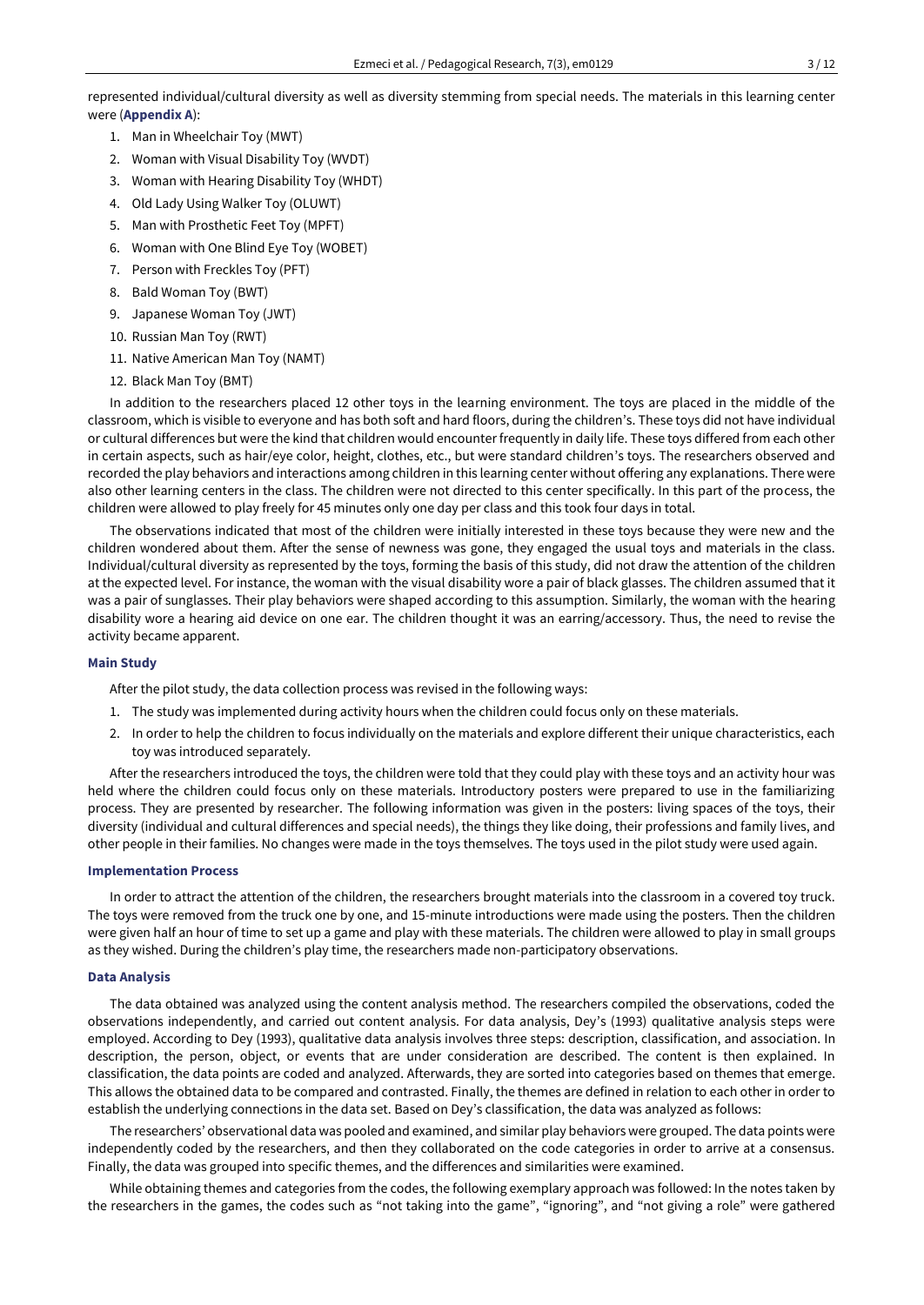under the theme of "not included in the play". Codes such as "cynical attitude about what is different" and "nickname" were gathered under the theme of "making fun". Codes such as "not accepting difference" and "ignoring physical difference" were gathered under the theme of "rejection". These three themes were discussed under the category of "reactive play behavior".

#### **Validity and Dependability**

#### *Credibility*

One of the ways to improve the credibility of a qualitative study is prolonged engagement (Holloway & Wheeler, 1996).

#### *Prolonged engagement*

To ensure credibility of the study, prolonged engagement was employed. To accomplish this, the researchers made observations for three days in the classes. They observed the classroom atmosphere*,* the children's playing and communication with one another, and their free-play behavior. The extended period of the researchers' observations of child behavior in the classroom helped to distinguish whether the behaviors they reflect in practice are general behaviors or if they were directed towards those toys in particular. For instance, one of the children displayed aggressive behaviors, but it was noted that the aggressive behaviors were not directed specifically to diversity. It was observed throughout all of that child's interactions.

#### *Dependability*

**Triangulation:** To increase the dependability of this study, researcher triangulation, one of the common triangulation methods, was employed. For researcher triangulation, more than one researcher is involved in the data collection, analysis, and interpretation processes (Houser, 2015; Speziale et al., 2011). In the present study, all the researchers participated in the implementation and observation processes and took separate observation notes.

#### *Confirmability*

**Audit trail:** Audit trail ensures that the decisions made in the research process, the designs and procedures considered, and the problems encountered during the analysis phase are recorded in a thoroughly detailed manner. The main purpose of this method is to enable the same research to be carried out by different researchers following the same processes. This method documents how the data obtained in the research was used to reach the final conclusions (Houser, 2015; Speziale et al., 2011).

Holloway and Wheeler (1996) emphasize the following criteria as essential for confirmability:

- 1. **Raw data such as voice recorder data, field notes, and diaries:** In the present study, field notes taken by the researchers were used as raw data.
- 2. **Analyzed data:** Analyzed data in this study are presented in the findings section.
- 3. **Access to value clauses, themes, codes and categories showing the formation of findings:** In this study, themes, codes, and categories were formed while making in-depth analyses of the data. In addition, key data points and conclusions are presented in this paper.
- 4. **Definition of the preferred method, the procedures implemented in the method, the purposes of the study, and the expectations from the study, a.k.a., defining the research process:** In this study, these criteria are provided in detail under the method section.
- 5. **Explanations for the development and implementation of the measurements used for the data collection, e.g., open-ended questions and observations:** In this paper, the pilot study, the changes made after the pilot study, and the process for classroom observations are explained in detail. For confirmability, the quotations and stories extracted from the research process are important. In this sense, the findings should involve the direct quotations of participants rather than the biases or views of researchers (Lincoln & Guba, 1985). This paper makes use of direct quotations from the children.

## **FINDINGS**

In this section, the quotations from the children's speeches are given with codes C1, C2, C3, etc., instead of giving the names of the respective children, while the researchers' notes are given with the codes O1, O2, O3, etc.

#### **Play Behaviors**

This section focuses on whether the children's play behaviors differed towards toys with individual/cultural diversity and special needs compared to toys representing no diversity.

In **Figure 1**, it was seen that the children's play behaviors towards the toys did not change based on individual/cultural diversity. Towards the toys representing individual/cultural diversity, the children demonstrated behaviors that are similar to the ones they demonstrated towards the toys representing no diversity. Children have "completely included in the play" with toys related to individual and cultural differences. However, their play behaviors with toys for special needs were seen in six different ways.

**O1:** A group of children are impersonating friends while playing. They assign the same roles to the toys representing individual diversity (PFT and BWT), cultural diversity JWT), and toys with which children usually play. There is no differentiation, positive or negative, regarding the diversity represented by these toys ( $3<sup>rd</sup>$  class).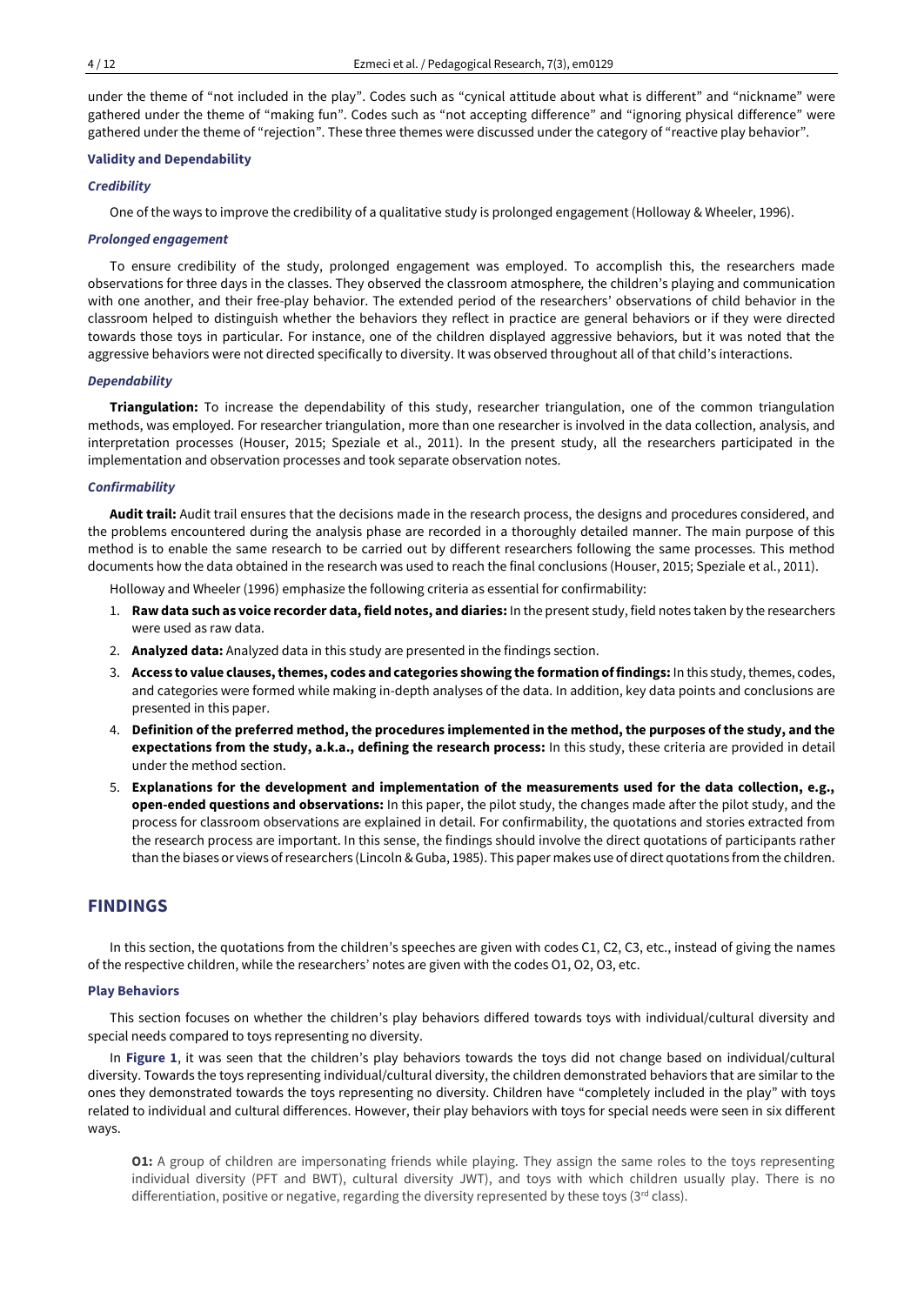

**Figure 1.** The children's play behaviors towards the toys

**O2:** The children are playing house among themselves. They ignore PFT of the doll. Or they do not highlight the features of the doll (1<sup>st</sup> class).

When the observer notes and observations were examined, the children (freckled figure and bald figure) and the culturally different figure (Japanese figure) did not emphasize their distinctive features. When the roles they gave were examined, it was observed that they did not make any role discrimination due to their differences.

The children's play behaviors with the toys without any special needs and the toys with cultural-individual diversity all fall under a single category of "completely included in the play." The children involved these toys completely in every part of their play, assigning active roles to these toys throughout the play process. For example, the children gave the freckled toy the role of a child and this toy was actively used in this role throughout the whole game.

The children's play behaviors towards the toys representing special needs diversity, however, fall under seven categories. As was the case with the toys representing no diversity, some children allowed the toys with special needs to be included in the play and assigned active roles to them. These play behaviors fall under the "completely included in the play" category. For example,

MWT and the ordinary toy are in a conversation ( $3<sup>rd</sup>$  class):

C1: "Are you injured?"

C2: "Yes, I am injured."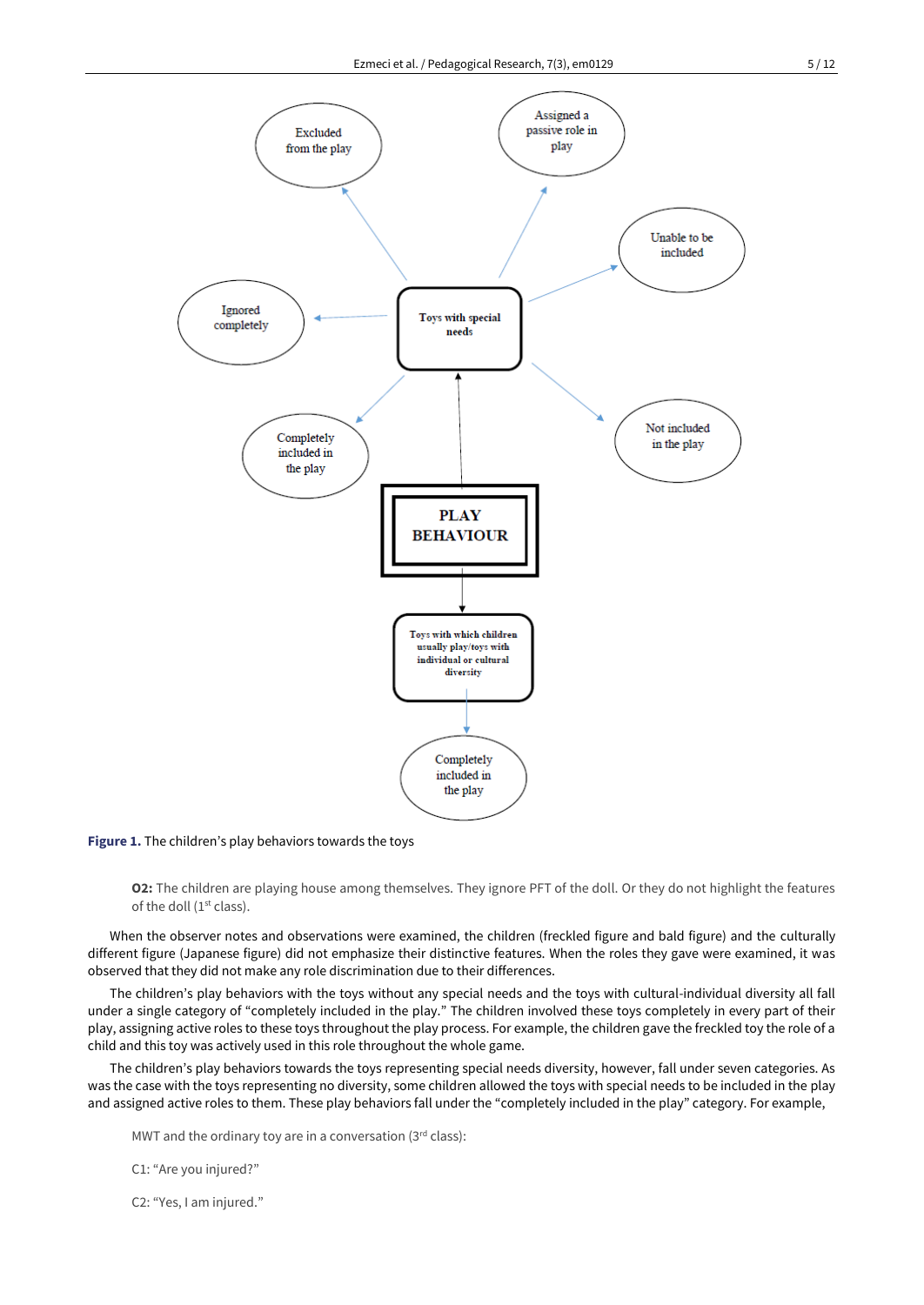Two children took two dolls without any diversity in hand and were kicking the ball to each other. It was like a competition. They put the blue-haired girl and WOBET outside the play area as spectators. After they finished playing with the bal, they got the blue-haired girl and WOBET to play with the ball, and the first two toys were the spectators this time.

Afterwards:

One of them said:

C3: "Let's play hide-and-seek."

All four of them started to play hide-and-seek. They included WOBET in the play ( $2<sup>nd</sup>$  class).

**O1:** Two male children are playing with two male toys. One of them is ordinary and the other one is in a wheelchair. The child says: "Mert, help! He is sick." Then the other pushes his wheelchair and says: "Because he just got out from the hospital" (1<sup>st</sup> class).

**O2:** At the beginning of the activity, all the male children took all the male toys. The children who took MWT made up a basketball game play and created a court. Meanwhile, there was an old man toy, and he scored a basket as well.

When talking to that toy, the children said, "Hey, old guy, …" but they did not assign old people's roles to him. They made him play basketball (4<sup>th</sup> class).

**O3:** The children had the old toy say, "Hello, son." Other children said that they should check the feet of MWT (3rd class).

**O1:** A boy is playing with an ordinary toy and WHDT. They took a trip together, passed through tunnels, etc., and no behavior catering to his special need is demonstrated (1<sup>st</sup> class).

**O2:** A boy says, "This girl is a soldier firing a missile," using the doll with a hearing disability ( $2<sup>nd</sup>$  class).

The observer notes above and the dialogues between children did not make any distinction in roles or inclusion when playing with figures with special needs.

Another category emerging from the children's play behaviors towards the toys with special needs was "ignored completely." Under this category, there are situations in which the children did not include the toys in the play in any way.

C4: "There is even a man."

C5: "He has no hair."

C4: "There are two men."

C5: "I will take the baldy."

**O3:** Each of them took a toy and moved over. None of them took MPFT or WVDT (4<sup>th</sup> class).

**O2:** The toys with special needs were left. The children did not choose to take them. Three toys with special needs were ignored (2<sup>nd</sup> class).

**O1:** The popular children who were the play makers of the group took the toys without any diversity. They made a dramatic play with them  $(1<sup>st</sup> class)$ .

As seen in the observer's notes, the children did not want to buy and play with the visually impaired figures with prosthetic legs. When the observer notes from different classes are examined, it shows that the children ignore these figures and do not prefer to play.

The category of "excluded from the play" describes scenarios where children took the toys with special needs at first and then excluded them from their play.

**O1:** While playing with the toys with no diversity, the mother bathing the children says, "Take a bath and go out," to the normal children, whereas she leaves the toy with special needs alone (4<sup>th</sup> class).

**O3:** He takes three toys without diversity as well as MPFT; he makes them fight.

C6: "Now you are going to fight one by one, and we will see who is the champion…"

He makes the toys without any diversity fight, but he never involved MPFT in the fight ( $3<sup>rd</sup>$  class).

The category "assigned passive roles" denotes when children initially took the toys with special needs and assigned certain roles to them, but then set them aside and excluded them from the play.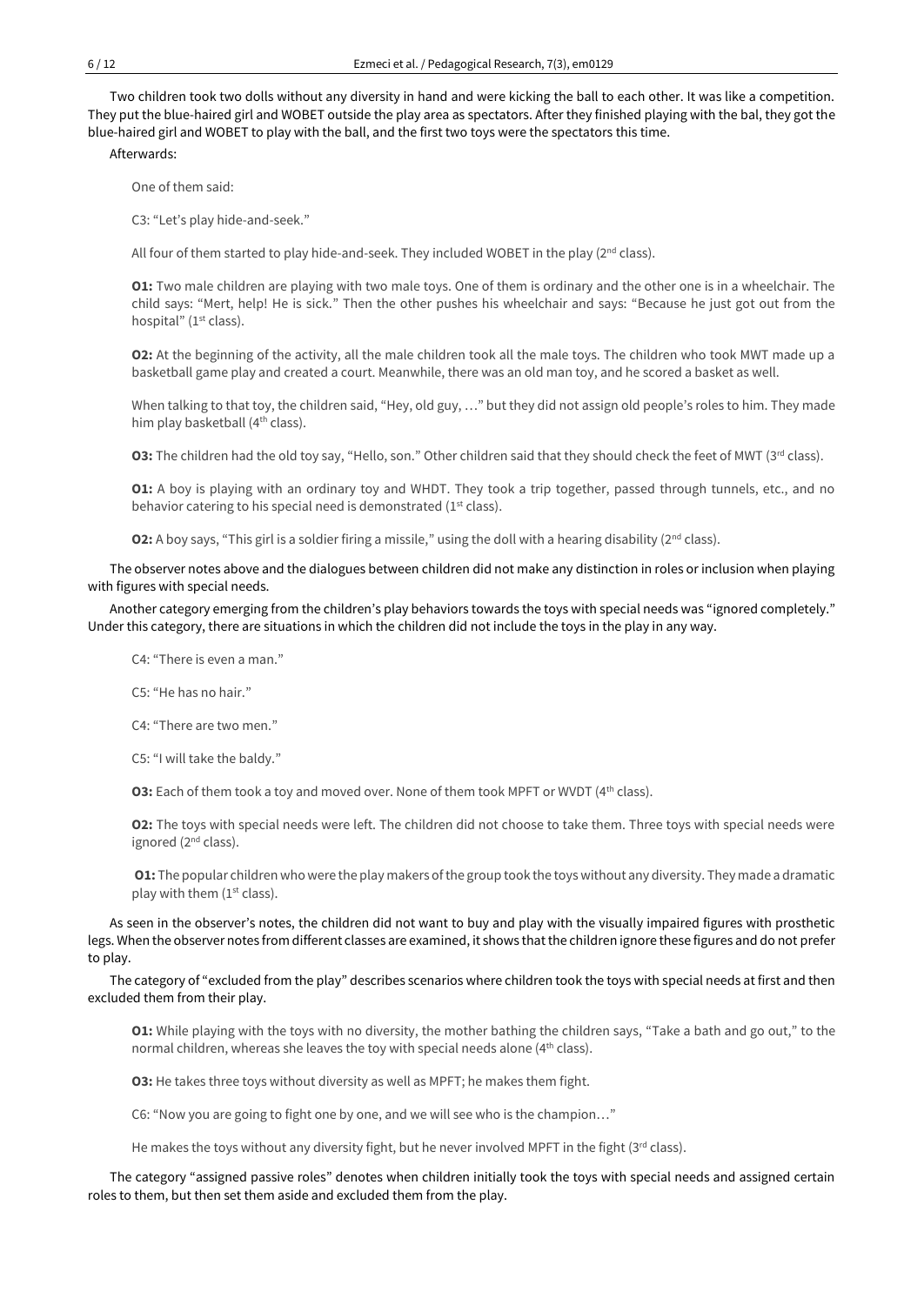**O3:** A group of children made up a game. MWT drew their attention for a while, and they examined him. Then they made a room and assigned the role of a child to the man in wheelchair. They took the toy to the room, and he stayed there. The children went on to play with other toys. They never picked him up again ( $2<sup>nd</sup>$  class).

**O1:** The toys without any diversity are given the roles of children. MWT is also considered a child and is set in his room alone. He does not play with his siblings (3rd class).

**O2:** In a group game, the toys with special needs go to their rooms and stay there. The play goes on with the other toys. There are no interactions with the toys with special needs in their rooms  $(4<sup>th</sup>$  class).

**O3:** The blind girl toy says, "Mom, you should go to bed." They close the blind girl, the old lady, and MWT in a box (i.e., a bedroom) to let them sleep, and they go on with other play. They later separate WOBET. She goes to sleep as well. An ordinary woman toy and a man with a mark on his face impersonate parents while the others sleep ( $2<sup>nd</sup>$  class).

It was observed that the children playing with the toys with special needs abstained from joining the children playing with other toys. They could not join their friends. These play behaviors are given under the category of "unable to be included."

**O3:** All the children in the class have toys in their hands, but the children who have the toys with special needs do not join their friends much (1<sup>st</sup> class).

**O2:** A child is playing with friends. He initially has one of the toys without diversity. He is very interactive. Then, the toys change. The same child takes a toy with special needs. This time, he does not join the play actively. He stands on the side (4th class).

It was observed that the children playing with the toys possessing certain individual/cultural diversity or the toys without any diversity did not want children playing with the toys with special needs to join them. These types of play behaviors are called "not included in the play".

**O2:** One of the children does not want to include the toys with special needs in the play. He says, "Your leg is broken, and your arm is broken. I do not want them to play. I do not like them" (2<sup>nd</sup> class).

**O1:** They made up a new game. They made a pool. They were jumping into the pool. Pointing to the man in wheelchair, one of the boys said

C7: "Oh, he cannot be in this play".

Other children accepted this, and they went on to play with other toys ( $3<sup>rd</sup>$  class).

**O3:** A girl said, "You cannot play" to the man in wheelchair. Then she turned to the normal toy and said, "You can play" (1<sup>st</sup> class).

For example, for the figure without an arm, the child did not want to play with that figure by saying that it had a broken arm, I did not like it. In a game set in a different class, they did not include the figure in the wheelchair by removing it from the game.

#### **The Assigned Roles**

This section presents the findings about whether how the roles assigned to the toys with individual/cultural diversity and special needs and the toys without any diversity by the children while playing.

**Figure 2** shows the roles assigned to the toys by the children. There is no difference between the roles based on individual/cultural diversity. The children assigned similar roles to the toys with individual/cultural diversity and the toys without diversity. For example, in a house game, the Japanese girl figure is given the role of mother, and the Russian doll is given the role of father.

C10: "JWT is mom, and RWT is the brother to the baby…."

The roles assigned to the toys with special needs are shown under two categories: roles assigned relative to diversity and roles assigned regardless of diversity. There are positive and negative roles in both groups. Positive ones involve harmless roles that are self-sufficient (e.g. basketball player, soldier, passenger). Negative ones, on the other hand, involve roles that are bad for others in real life and roles that are needy and not self-sufficient (e.g. warrior, thief). If the roles were considered negative in the children's play, they are categorized as negative roles. For instance, "…you are sick, so you cannot do it; …" "...your brother cannot do it, so you will do it; …" "…the thief stole the woman's purse…"

C15: "So, you are the child that gets beaten."

C13: "Why me?"

C7: "Because you are weak."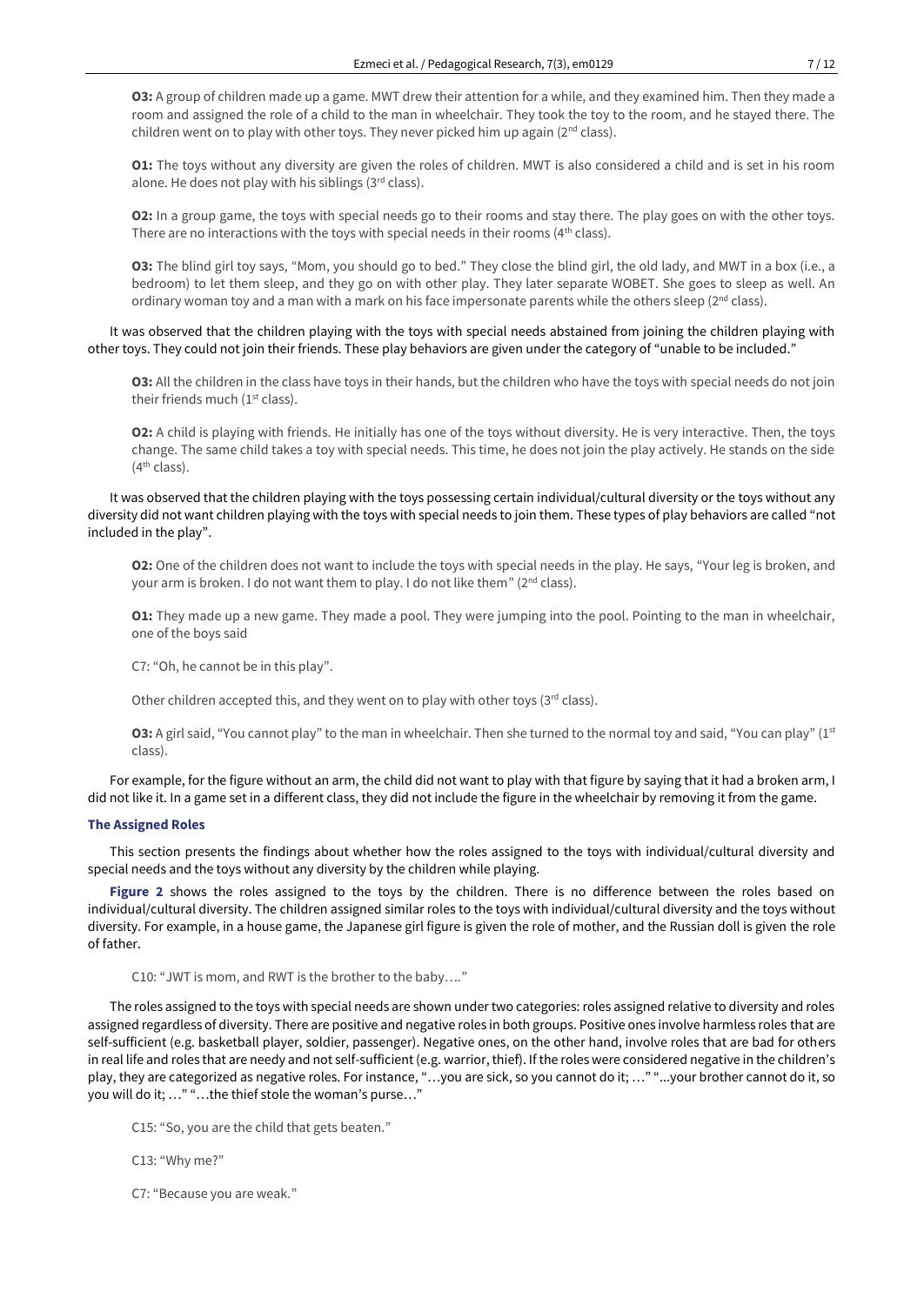

**Figure 2.** Roles children assigned to the toys

As shown in **Figure 2**, the roles assigned to these toys are divided into two categories, positive and negative. The negative role of warrior is the only negative role assigned to both the toys with individual/cultural diversity and the toys without diversity. On the other hand, the toys with special needs are assigned more negative roles whether it is related to having special needs or not (e.g., thief, beggar, needy child, patient, beaten friend).

### **DISCUSSION**

Three main aspects of diversity were handled in this study: individual diversity, cultural diversity, and diversity due to special needs. One of the most important results of the study is demonstrating that children's play behaviors towards the toys with individual/cultural diversity and the toys without diversity are similar. The children "completely included" and assigned active roles to the toys with cultural and individual diversity the same way they did with toys without diversity.

By the time children are six years of age, they understand different types of diversity and that the diverse features are permanent. Because children of this age are highly attuned to their environments, they perceive the discriminatory attitudes of adults, peers, and media towards diversity. The attitude and behavior of the child at this age towards diversity depends on the people around him/her (Topcubasi, 2015). Children can perceive diversity as good, bad, beautiful, and ugly at an early age. The misinformation children receive from adults about people and different ethnic groups causes biases to develop (KEDV, 2006).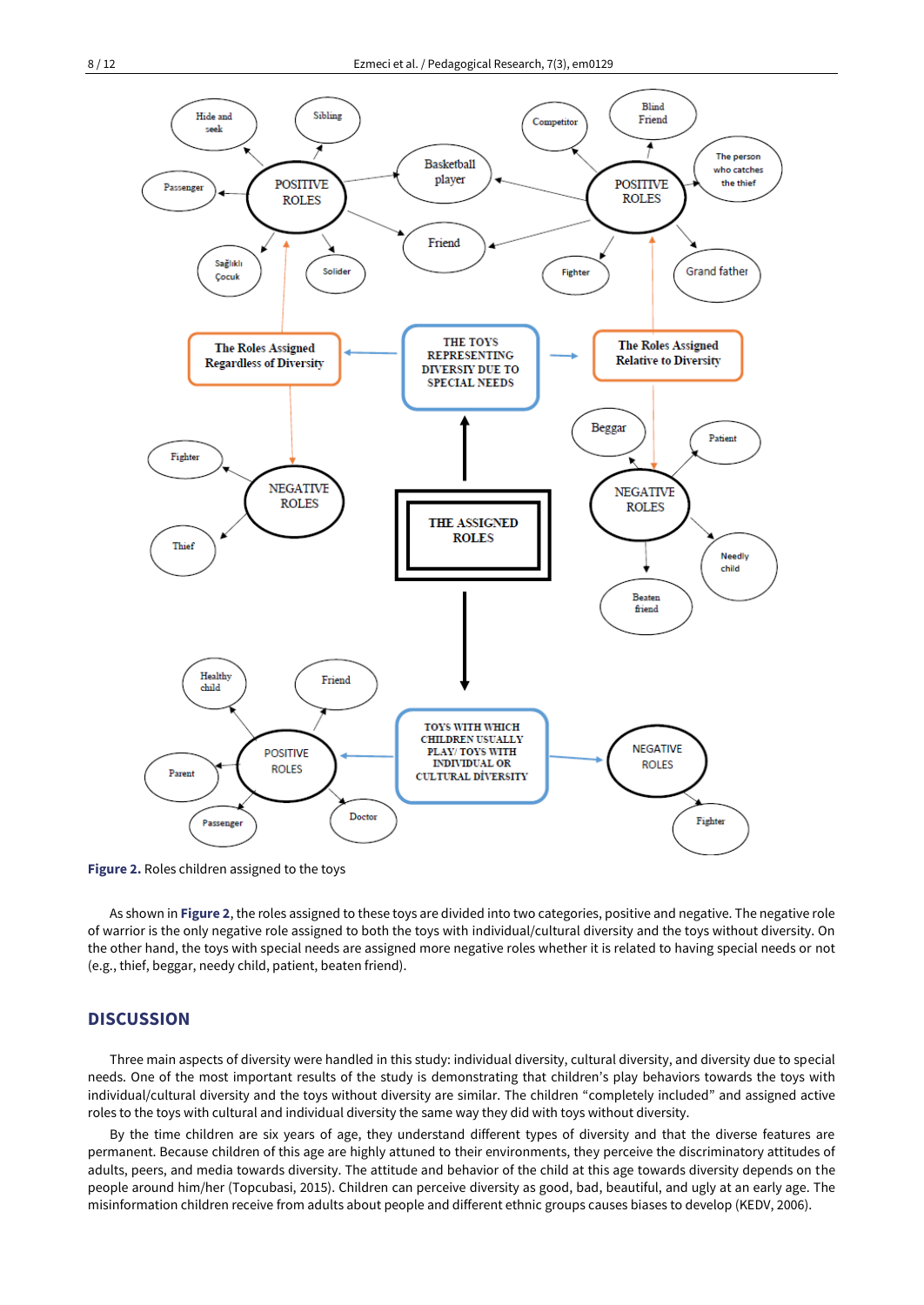In this study, the children did not demonstrate discriminatory attitudes towards the toys with individual/cultural diversity, which makes this study different from the studies previously mentioned. It seems that these children had not encountered any kind of negative attitudes towards the individual/cultural diversity as represented in this study. The reason for this may be that the social environments of these children are limited to their family and pre-school institutions only. The study also revealed that the children's play behaviors towards the toys with special needs can be put under various categories. These categories include "completely included in the play," "ignored completely," "excluded from the play," "assigned passive roles in the play," and "unable to be included in the play,". Furthermore, the roles that the children assigned to the toys with special needs can be classified as "roles assigned relative to diversity" and "roles assigned regardless of diversity". We believe that it is the socio-cultural learning environment that affects the different attitudes of children towards the toys while at play. In a similar study, it was determined that children with special needs are not preferred by their peers for cooperation, and that these children are considered by their peers to be problematic in terms of adaptation and communication (Kabasakal et al., 2008). Previous studies show that children with special needs are less preferred or totally dismissed by their peers for social interaction and play (Culhaoglu-Imrak & Sigirtmac, 2011; Duman & Kocak, 2013; Karadag et al., 2014; Metin et al., 2015). Secer et al. (2010) state that children who develop normally have positive attitudes towards their physically-disabled friends and are helpful and protective towards their friends who have physical disability, although some display negative attitudes such as exclusion or ignoring (Tufan & Swadener, 2016). A similar study revealed that, while some children who develop normally accept their peers with special needs, others do not (Diamond et al., 1993; Han et al., 2006). In the current study, it was seen that the children either ignored and totally excluded the toys with special needs or that they assigned passive roles to and excluded them later in the play. While there was no difference between the play behaviors towards the toys with individual/cultural diversity, there was a distinct difference between the play behaviors towards the toys with special needs. Individual/cultural diversity does not seem to create a big difference in children's play habits, whereas a physical disability (not being able to walk, see, etc.) makes it necessary to adapt or change the play. Thus, we believe that the children's play behaviors towards the toys with special needs differ in the categories of "excluded from the play," "ignored completely," "assigned a passive role in the play," and "not included in the play."

In addition to that, the roles assigned by the children to the toys while playing show that negative roles (e.g., neediness, weakness, not being self-sufficient) assigned to the toys with special needs are more common compared to other groups (i.e., the toys with individual diversity, the toys with cultural diversity, and the toys without diversity). One of the reasons of this can be that the beggars mostly have physical impairments so the children see them mostly.

Considering the research results conducted throughout Turkey, the attitudes, perceptions, and opinions towards people with special needs are overall "positive," but there are also negative attitudes such as pitying and not preferring those with special needs in certain social environments (Administration for Disabled People, 2011). In a similar vein, the children in this study assigned the roles reflecting a sense of pity to the toys with special needs such as a needy child, a patient, a beaten friend, and a beggar. It is believed that the children's learning processes in their social lives underlie the attribution of these roles to the toys.

### **CONCLUSION AND RECOMMENDATIONS**

#### **Conclusion**

In conclusion, while the pre-school children exhibited similar play behaviors towards the toys without diversity and the toys representing individual/cultural diversity, their play behaviors towards the toys with special needs and the roles they assigned to these toys varied both positively and negatively. From this point of view, it is possible to say that the attitudes towards diversity begin to be formed in early childhood. As seen in this study, children begin to develop discriminatory/prejudicial/biased attitudes towards diversity before they come to pre-school institutions. Therefore, it is important to present educational contents in preschool education institutions that will help children recognize that diversity is a part of everyday life, adopt the idea that differences are a part of society, and understand that these differences add a richness to social life.

#### **Recommendations**

The selected learning environment in this research was indoor classrooms. Since outdoor activities are believed to affect children's play behaviors differently, it would be useful to conduct the study as an outdoor activity as well. In addition to that, only a variety of human toys were provided to the children in the study. In addition to human figurines, the addition of materials that these toys frequently use in their daily life routines might make children exhibit more detailed play behaviors.

The non-participatory observation method was used in this research. To continue this study, allowing the observers to interact with the children and having them explain their play behaviors could be considered. Thus, interviews with children could be a second source of data.

The criterion for selecting the participants was their not having received a formal education on respect for diversity in an educational institution. It would also be useful to scrutinize the family and social dimensions to discover the origins of the children's play behaviors regarding diversity and to determine what factor(s) were influential in their behaviors.

The Ministry of National Education of Turkey offered remarkable emphasis on the education and support of children who are in need of individual support (having visual disability or hearing disability) in the 2013 Preschool Curriculum and prepared a sample activity book (MEB, 2013). There is no instruction in the materials, however, that conveys how to propagate respect for diversity and how to reflect diversity in learning centers. To assist with this, the Ministry may be able to supply the materials representing individual/cultural diversity and special needs for learning centers.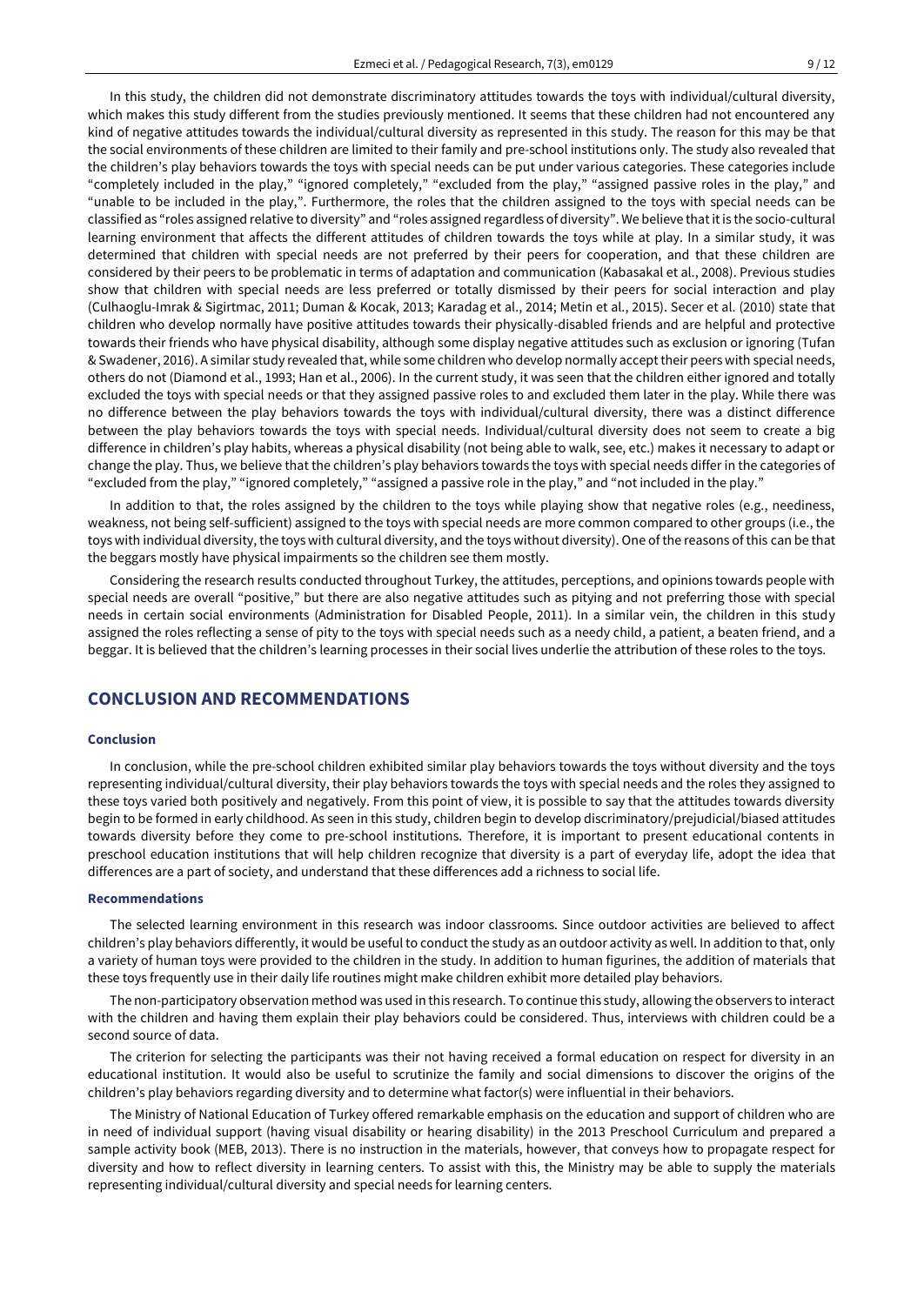### **Limitations**

The data obtained are limited to the behavioral patterns obtained during the observation period with the children.

The differences mentioned in the study are limited to what the toys represent.

**Author contributions: FE:** Conceptualization, methodology, software, validation, formal analysis, investigation, resources, data curation, and original draft writing; **EA:** Conceptualization, methodology, software, validation, formal analysis, resources, data curation, and original draft writing; and **BA:** Supervision and writing–review & editing. All authors have agreed with the results and conclusions. **Funding:** No funding source is reported for this study.

**Participant consents:** Authors declare that consent forms for participation in the study and necessary permissions for the publication of the data were obtained from parents of the children who participated in the study.

**Declaration of interest:** No conflict of interest is declared by authors.

## **REFERENCES**

Administration for Disabled People. (2011). *2010 annual report*. [http://www.sp.gov.tr/upload/xSPRapor/files/An6Lw+Ozurluler](http://www.sp.gov.tr/upload/xSPRapor/files/An6Lw+Ozurluler_Idaresi_Baskanligi_10_FR.pdf) [\\_Idaresi\\_Baskanligi\\_10\\_FR.pdf](http://www.sp.gov.tr/upload/xSPRapor/files/An6Lw+Ozurluler_Idaresi_Baskanligi_10_FR.pdf)

Baris, M. E., & Uslu, A. (2009). Accessibility for the disabled people to the built environment in Ankara, Turkey. *African Journal of Agricultural Research*, *4*(9), 801-814. <https://doi.org/10.5897/AJAR.9000022>

Baykoc Donmez, N. (1992*). Game book*. Esin Publications.

- Casey, T. (2010). *Inclusive play: Practical strategies for children from birth to eight*. SAGE. <https://doi.org/10.4135/9781446288252>
- Culhaoglu-Imrak, H., & Sigirtmac, A. (2011). An investigation of peer interaction in the preschool inclusive classrooms. *International Journal of Early Childhood Special Education, 3*(1), 38-65[. https://doi.org/10.20489/intjecse.107946](https://doi.org/10.20489/intjecse.107946)
- Dey, I. (1993). *Qualitative data analysis: A user-friendly guide for social scientists.* Routledge.
- Duman, G., & Kocak, N. (2013). Properties of social games and social interactions of a special needed child in inclusive preschool education. *Cumhuriyet International Journal of Education, 2*(3), 99-108. [http://cije.cumhuriyet.edu.tr/en/pub/issue/4276/](http://cije.cumhuriyet.edu.tr/en/pub/issue/4276/57625) [57625](http://cije.cumhuriyet.edu.tr/en/pub/issue/4276/57625)
- Ekmisoglu, M. (2007). *Examining teachers' views about respect for diversities at early childhood period and study of validity and reliability of the scale of respect for diversities* [Unpublished master's thesis]. Canakkale Onsekiz Mart University.
- Han, J., Ostrovsky, M., & Diamond, K. 2006. Children's attitudes toward peers with disabilities: Supporting positive attitude development. *Young Exceptional Children*, *10*(1), 2-11. <https://doi.org/10.1177/109625060601000101>
- Harper, L. V., & McCluskey, K. S. (2002). Caregiver and peer responses to children with language and motor disabilities in inclusive preschool programs. *Early Childhood Research Quarterly, 17*(2), 148-166. [https://doi.org/10.1016/S0885-2006\(02\)00143-6](https://doi.org/10.1016/S0885-2006(02)00143-6)
- Holloway, I., & Wheeler, S. (1996). *Qualitative research for nurses.* Blackwell Science Ltd.
- Houser, J. (2015). *Nursing research: Reading, using, and creating evidence.* Jones and Bartlett Learning.
- Kabasakal, Z., Girli, A., Okun, B., Celik, N., & Vardarli, G. (2008). Disabled students, coequal relations and their abuse. *Journal of Buca Faculty of Education, 23*, 169-176[. https://dergipark.org.tr/tr/pub/deubefd/issue/25428/268255](https://dergipark.org.tr/tr/pub/deubefd/issue/25428/268255)
- Karadag, F., Demirtas, V., & Girli, A. (2014). Preferences of preschool children towards peers with disabilities. *Mehmet Akif Ersoy University Journal of Education Faculty, 31*, 191-215. <https://dergipark.org.tr/en/pub/maeuefd/issue/19404/206252>
- KEDV. (2006). *Handbook of education on respect for differences in early childhood*. Derin Publisher.
- Killen, M. (2007). Children's social and moral reasoning about exclusion: Erratum. *Current Directions in Psychological Science, 16*(4), 233. <https://doi.org/10.1111/j.1467-8721.2007.00510.x>
- Killen, M., Lee-Kim, J., McGlothlin, H., Stangor, C., & Helwig, C. C. (2002). How children and adolescents evaluate gender and racial exclusion. *Monographs of the Society for Research in Child Development, 67*(4), I-vii, 1-119. [https://doi.org/10.1111/1540-](https://doi.org/10.1111/1540-5834.00227) [5834.00227](https://doi.org/10.1111/1540-5834.00227)
- Lincoln, S. Y., & Guba, E. G. (1985). *Naturalistic inquiry*. SAGE. [https://doi.org/10.1016/0147-1767\(85\)90062-8](https://doi.org/10.1016/0147-1767(85)90062-8)
- Margalit, M. (1998). Loneliness and coherence among preschool children with learning disabilities. *Journal of learning disabilities, 31*(2), 173-180. <https://doi.org/10.1177/002221949803100207>
- MEB. (2013). *MEB preschool education program*[. https://tegm.meb.gov.tr/dosya/okuloncesi/ooproram.pdf](https://tegm.meb.gov.tr/dosya/okuloncesi/ooproram.pdf)
- Merriam, S.B. (2009). *Qualitative research: A guide to design and implementation*. Jossey & Bass.
- Metin, N., Senol, B., & Yumus, M. (2015). Evaluation of autistic education integrated into pre-school education classes. *Hacettepe University Faculty of Health Sciences Journal*, *1*(2), 483-490. <https://dergipark.org.tr/en/download/article-file/88884>
- Metin, S. (2016). Investigation of studies on inclusion in preschool in Turkey. *Journal of Bayburt University Faculty of Education, 8*(1), 146-172.<https://dergipark.org.tr/en/pub/befdergi/issue/23144/247216>
- Mulvey, K. L., Hitti, A., & Killen, M. (2010). The development of stereotyping and exclusion. *Wiley Interdisciplinary Reviews: Cognitive Science, 1*(4), 597-606. <https://doi.org/10.1002/wcs.66>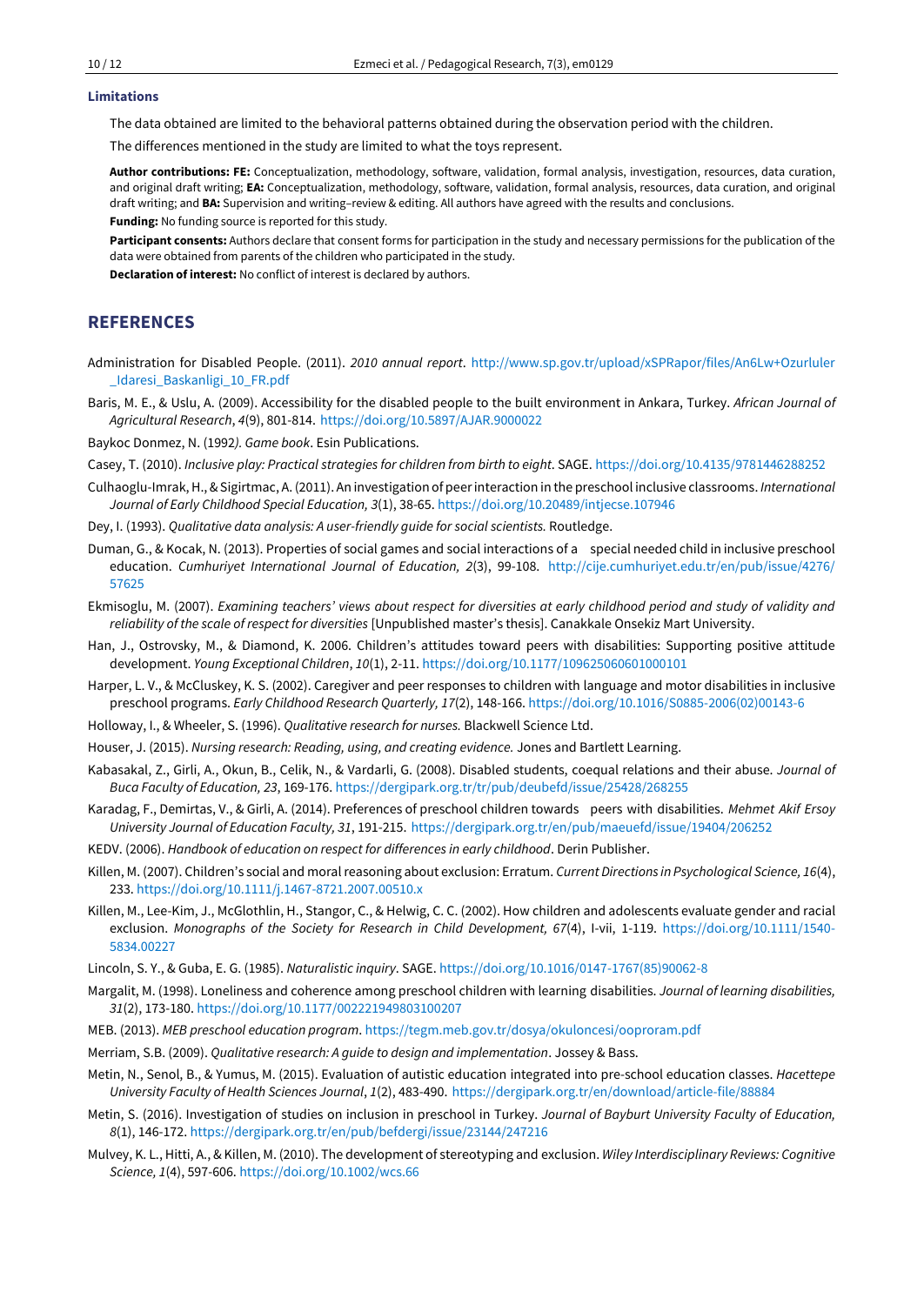- Scholes, L., Wallace, E., Walker, S., Lunn Brownlee, J., & Lawson, V. (2021). Children's epistemic reasoning about social inclusion of aggressive peers in a culturally diverse school. *British Educational Research Journal, 48*(2), 272-291. <https://doi.org/10.1002/berj.3766>
- Secer, Z., Sari, H., & Cetin, S. (2010). Perspectives of preschool children on inclusion with their peers with physically handicapped. *Gazi University Faculty of Industrial Arts Education Journals, 26*, 12-24.
- Sevinc, M. (2004). *Play in early childhood development and education.* Morpa Publishing.
- Speziale, H. S., Streubert, H. J., & Carpenter, D. R. (2011). *Qualitative research in nursing. Advancing the humanistic imperative.*  Lippincott Williams ve Wilkins.
- Topcubasi, T. (2015). The effect of respect for differences education program on students' level of respect for differences [Unpublished master's thesis]. Ondokuz Mayıs University.
- Tufan, M., & Swadener, E. B. (2016). An analysis of typically developing Turkish kindergarten children's attitudes toward their peers with special needs. *Cumhuriyet International Journal of Education, 5*(4), 72-88[. https://doi.org/10.30703/cije.321416](https://doi.org/10.30703/cije.321416)
- Unal, B. (2018). *The development of disability pride through challenging internalized idealist and ableist norms in Turkish society: A grounded theory study* [PhD thesis, Middle East Technical University].
- Wainman, B., Boulton-Lewis, G., Walker, S., Brownlee, J., Cobb, C., Whiteford, C., & Johnsson, E. (2012). Young children's beliefs about including others in their play: Social and moral reasoning about inclusion and exclusion. *Australasian Journal of Early Childhood, 37*(3), 137-146. <https://doi.org/10.1177/183693911203700318>